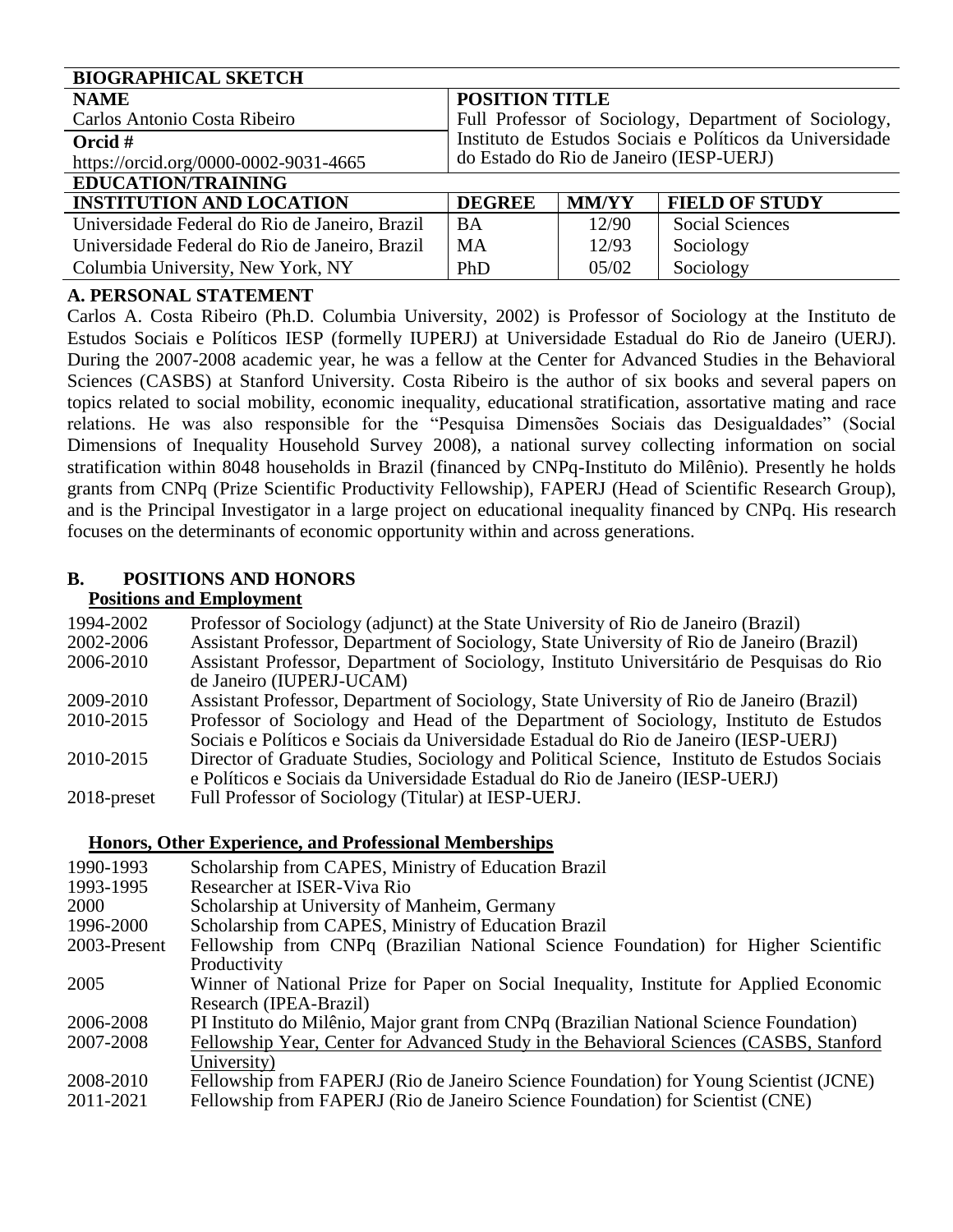### **C. 21 SELECTED PEER-REVIEWED PUBLICATIONS (Selected from 70 publications) – English\* and**

#### **Portuguese**

- \*Ribeiro, Carlos A. Costa; "Class, race, and social mobility in Brazil." *Dados* (Rio de Janeiro), v. 3, p. 1-29, 2007.
- Ribeiro, Carlos A. Costa. *Estrutura de Classes e Mobilidade Social no Brasil*. EDUSC, 2007 (book)
- Ribeiro, Carlos A. Costa; Nelson Do Valle. "Cor, educação e casamento: tendências da seletividade marital no Brasil, 1960 a 2000." *Dados* (Rio de Janeiro), v. 52, p. 1/7-51, 2009.
- Ribeiro, Carlos A. Costa; Souza, Pedro Ferreira; Carvalhaes, Flávio. "Desigualdade de Oportunidades no Brasil: considerações sobre classe, educação e raça." *Revista Brasileira de Ciências Sociais* (Impresso), v. 25, p. 77-100, 2010.
- \*Ribeiro, Carlos A. Costa; Torche, Florencia. "Pathways of change in social mobility: Industrialization, education and growing fluidity in Brazil." *Research in Social Stratification and Mobility*, v. 28, p. 291- 307, 2010.
- Ribeiro, Carlos A. Costa. "Desigualdade de oportunidades e resultados educacionais no Brasil." *Dados (Rio de Janeiro, Impresso)*, v. 54, p. 41-88, 2011.
- \*Ribeiro, Carlos Costa; Torche, Florencia. "Parental wealth and children's outcomes over the life -course in Brazil: A propensity score matching analysis." *Research in Social Stratification and Mobility,* v. 30, p. 79-96, 2012.
- Ribeiro, Carlos A. Costa. "Desigualdade nas Transições para a Vida Adulta (1996-2008)." *Sociologia & Antropologia*, v.04, p.63-89, 2014.
- Ribeiro, Carlos A. Costa. "Estrutura de Classes e Mobilidade Social no Brasil Contemporâneo." *Sociologias* (UFRGS. Impresso), v.37, p.54-70 - , 2014.
- Ribeiro, Carlos A. Costa. "Renda, Relações Sociais e Felicidade no Brasil." *Dados* (Rio de Janeiro. Impresso), v.58, p.37 - 78, 2015.
- Ribeiro, Carlos A. Costa; Israel, Vinicius P. "Voto assimétrico, classes e mobilidade social no Brasil." *Tempo Social* (USP. Impresso). v.28, p.105, 2016.
- Ribeiro, Carlos A. Costa. "Continuo racial, mobilidade social e 'embranquecimento'". *Revista Brasileiro de Ciências* (ONLINE), v.32, p.e329503 - , 2017.
- \*Ribeiro, Carlos A. Costa. "Occupational and income intergenerational mobility in Brazil between the 1990's and the 2000's." *Sociologia e Antropologia*, v.07, p.157 - 185, 2017.
- Ribeiro, Carlos A. Costa, Weverthon Machado. "Rendimento do trabalho das esposas e tendências da desigualdade de renda no Brasil: 1992 a 2014." *Dados* (Rio de Janeiro. Impresso), 2018.
- Ribeiro, Carlos A. Costa; Flávio Carvalhaes. "Estratificação horizontal da educação superior no Brasil: desigualdades de classe, gênero e raça em um contexto de expansão educacional." *Tempo Social*, v.31, p.195 - 233, 2019.
- Ribeiro, Carlos A. Costa. *A Dimensão Social das Desigualdades*. Curitiba: Appris editora, 2019 (book)
- \* Ribeiro, Carlos A. Costa; Ceneviva, Ricardo; Brito, Murillo Marschner A. "Educational Stratification Among
	- Youth in Brazil: 1960-2010." In: Arretche, Marta (ed.). *Paths of Inequality in Brazil*.1 ed.: Springer International Publishing, p. 47-68, 2019.
- \*Ribeiro, Carlos A. Costa; Schlegel, Rogerio. "Horizontal Stratification in Brazil's Higher Education (1960 -2010)". In: Arretche, Marta (ed.). *Paths of Inequality in Brazil*.1 ed.: Springer International Publishing, p. 89-112, 2019.
- Ribeiro, Carlos A. Costa. "Mudanças nas famílias dos jovens e tendências da mobilidade social de brancos e negros no Brasil." *Novos Estudos. CEBRAP*, v.39, p.257 - 279, 2020.
- \*Ribeiro, Carlos A. Costa; Arnaldo Mont'Alvão. "Youth Labor Market Prospects in Times of Economic Recession in Brazil." *Annals of the American Academy of Political and Social Science*, v.688, p.38 - 54, 2020.

\*Ribeiro, Carlos A. Costa; Weverthon Machado. "The association between spouses' earnings and trends in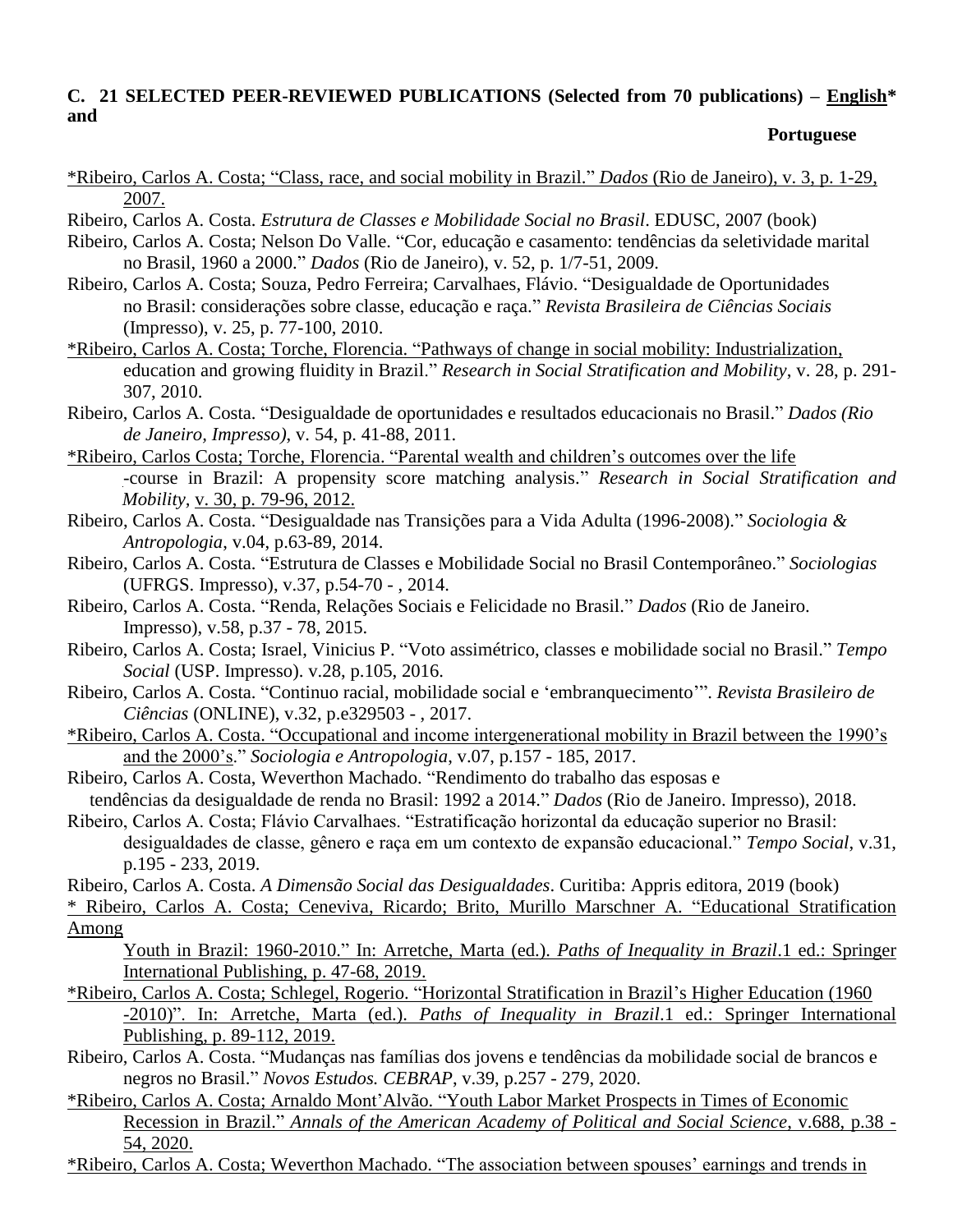# **D. RESEARCH SUPPORT DURING THE LAST THREE YEARS Ongoing Research Support**

(C. Costa Ribeiro, PI)

Conselho Nacional de Pesquisas Científicas (CNPq) 03/03/2018-05/31/2020

Stratification of Brazilian basic education: a multidimensional approach

#### **Research theme:**

The aim of this project is to study the causes and consequences of stratification in Brazilian basic education. We intend to investigate the social, economic and cognitive factors associated with differences in students' performance in terms of proficiency and progression. To answer this question we adopt a multidimensional approach, i.e. we investigate how simultaneous processes at the family and school levels, including faculty formation, as well as personal characteristics (socio-demographic and socio-psychological) affect the performance and progression of students in the educational system.

Role: Principal Investigator

Budget: R\$ 1,000,000.00 (Reais)

(C. Costa Ribeiro, PI) Conselho Nacional de Pesquisas Científicas (CNPq) 03/03/2020-05/31/2024 Prize Scholarship for Highly Productive Scientists Stratification of Brazilian Educational System and its consequences.

**Research theme:**

Intergenerational mobility and educational stratification.

Role: Principal Investigator

Budget: R\$ 110,000.00 (Reais)

(C. Costa Ribeiro, PI)

Fundação de Amparo a Pesquisa do Estado do Rio de Janeiro (FAPERJ) 03/03/2020-05/31/2024 Grant for Scientists who are head of research groups in the State of Rio de Janeiro Inequality of Opportunity and its consequences.

#### **Research theme:**

Intergenerational mobility and educational stratification.

Role: Principal Investigator

Budget: R\$ 130,000.00 (Reais)

#### **Completed Research Support (in last five years)**

(C. Costa Ribeiro, PI)

Fundação de Amparo a Pesquisa do Estado do Rio de Janeiro (FAPERJ) 03/01/2014-05/31/2018 Inequalities in the Americas

The goal of this project is to investigate the causes and consequences of declining income inequality in Brazil. The project focus both transmission of inequality across generations and trends in income inequality. In addition, the project investigates income inequality in a comparative way including many countries across the Americas

Role: Principal Investigator

Budget: R\$ 100,000.00 (Reais)